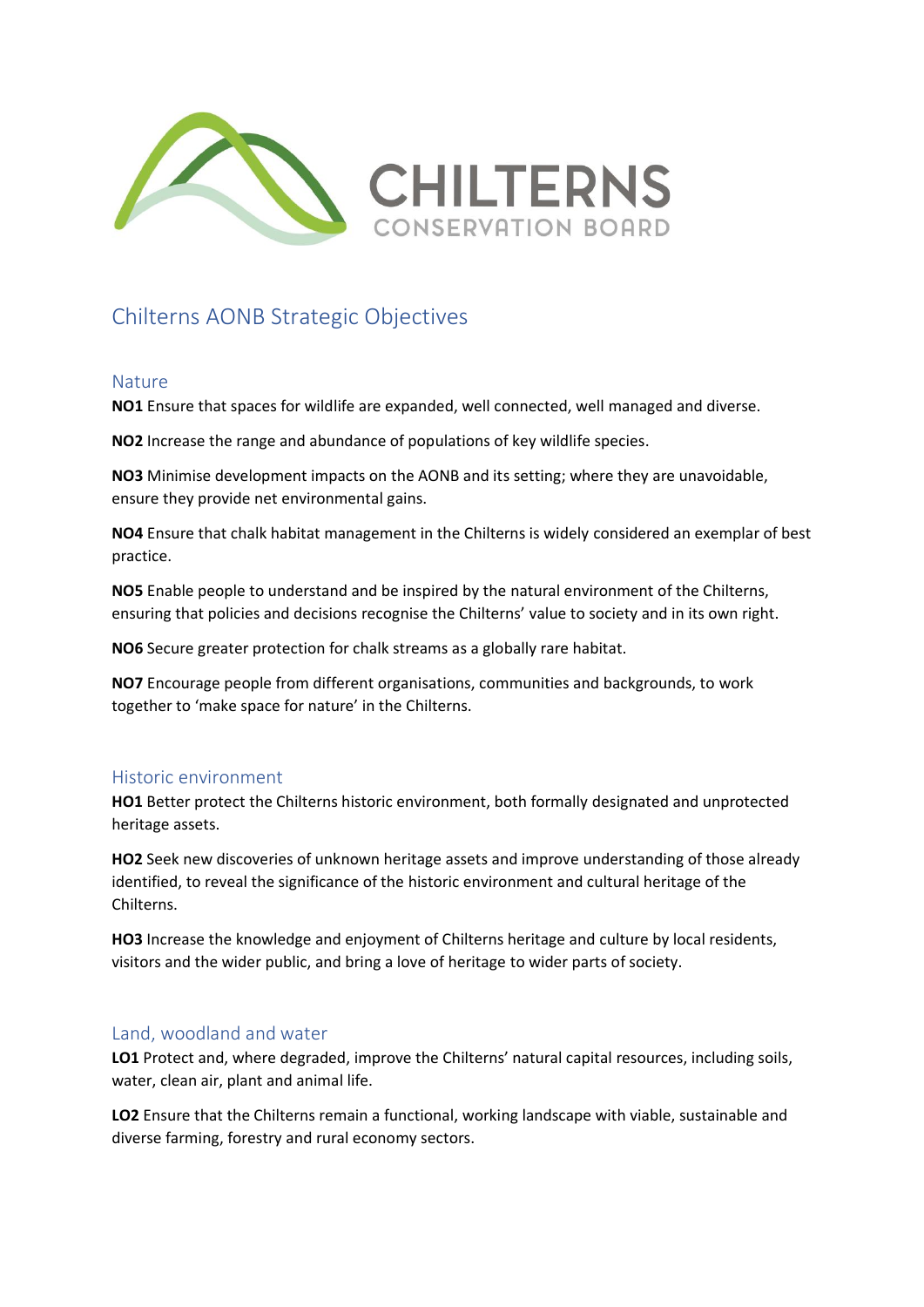**LO3** Safeguard the Chilterns landscape by maintaining and enhancing all landscape features (such as hedges and trees), important wildlife habitats and cultural heritage at all times.

**LO4** Increase resilience to and effective management of pests, diseases, non-native invasive species and climate change.

**LO5** Achieve Water Framework Directive (WFD) objectives for the Chilterns water environment – rivers, valleys, wetlands and other riparian habitats.

**LO6** Ensure that those who work in the landscape, local and national policy makers, and the public, understand the link between environmentally sustainable farming, forestry, rural economy sectors and a healthy Chilterns AONB.

#### Enjoyment and understanding

**EO1** Secure national recognition and greater resources for the wealth of accessible recreational opportunities the Chilterns countryside offers to residents and visitors.

**EO2** Ensure more high-quality opportunities for outdoor recreation, life-long learning and volunteering for all.

**EO3** Ensure more people can enjoy healthier and happier lives by enjoying the Chilterns.

**EO4** Make more people aware of what makes the Chilterns special and encourage them to help care for it and contribute to its protection. Inspire young people to build a lasting interest in the Chilterns.

**EO5** Encourage greater use of the Chilterns countryside by those from surrounding urban communities who currently have little connection with the AONB.

#### Social and economic wellbeing

**SO1** Increase the economic and social wellbeing of local communities and businesses by supporting the development of the visitor economy and improving community facilities.

**SO2** Ensure that the Chilterns AONB is recognised and valued by residents, visitors and the health sector for the contribution it makes to peoples' physical and mental health, offering connection with nature and a wide variety of recreational opportunities.

**SO3** Ensure that the natural capital of the Chilterns and its contribution to society is understood and valued by all decision makers and used to lever funding.

**SO4** Ensure that businesses and communities in and around the AONB value its special qualities, support initiatives and help raise the profile of the area.

#### Development

**DO1** Ensure planning decisions put the conservation and enhancement of the AONB first.

**DO2** Ensure that where development happens, it leaves the AONB better than it was before – richer in wildlife, quieter, darker at night, designed to have a low impact on the environment, and beautiful to look at and enjoy.